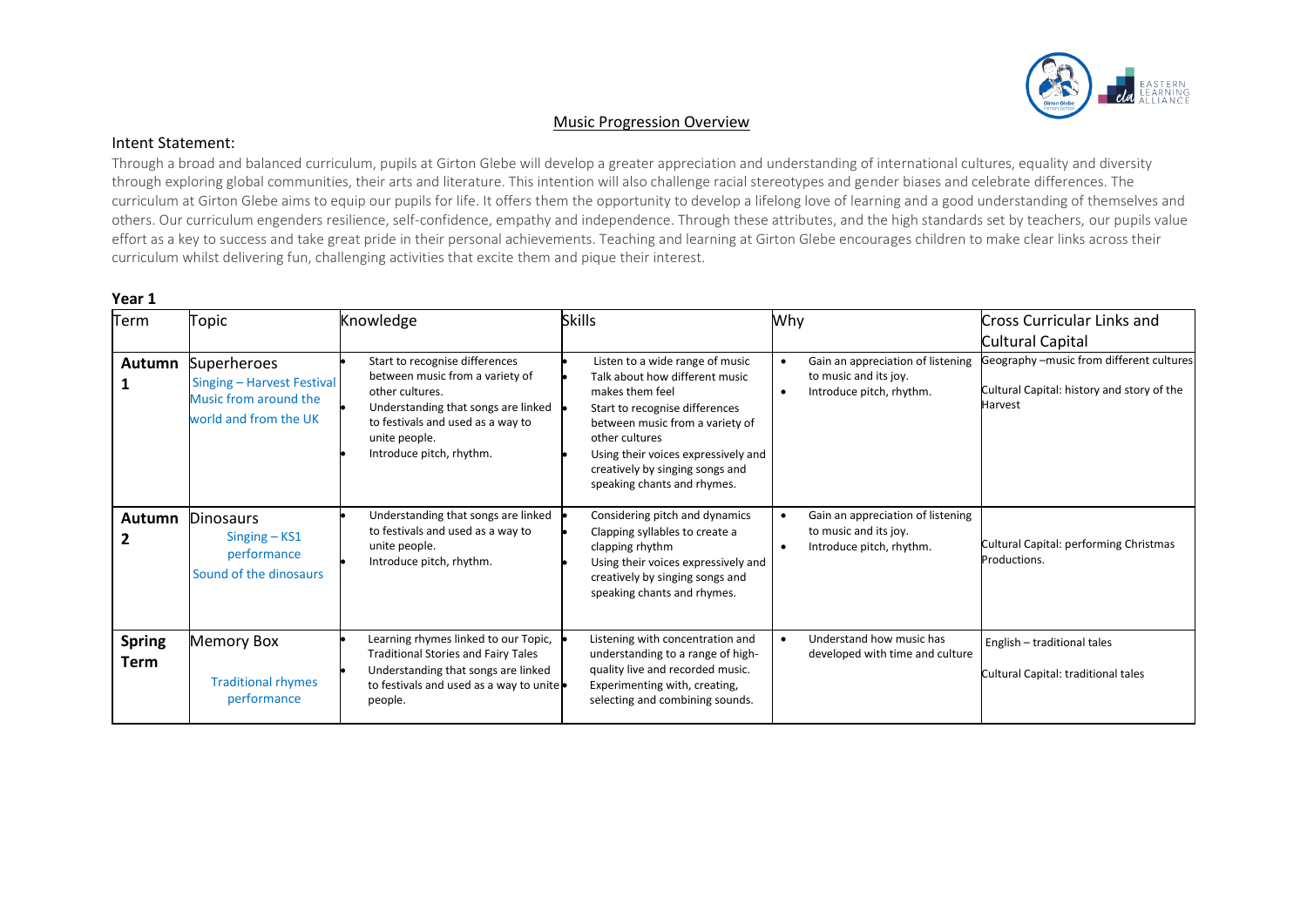| <b>Summer</b> Paws, Claws and<br><b>Whiskers</b><br>Let's go for a walk in the<br>forest | Listen and compare different nature<br>sounds from around us<br>Understand how and why different<br>objects make different sounds.  | Listen and compare different<br>nature sounds from around the<br>world. | Understand and explore how<br>music is created, produced and<br>communicated.<br>Explore duration, dynamics,<br>timbre and texture of music. | Geography and Science - music in nature<br>Cultural Capital: exploring the world<br>around us |
|------------------------------------------------------------------------------------------|-------------------------------------------------------------------------------------------------------------------------------------|-------------------------------------------------------------------------|----------------------------------------------------------------------------------------------------------------------------------------------|-----------------------------------------------------------------------------------------------|
| <b>Summer</b> The Enchanted<br>Wood<br>Sounds in nature                                  | Listen and compare different nature<br>sounds from around us.<br>Understand how and why different<br>objects make different sounds. | Listen and compare different<br>nature sounds from around the<br>world. | Explore duration, dynamics,<br>timbre and texture of music.                                                                                  | Geography and Science - music in nature<br>Cultural Capital: exploring the world<br>around us |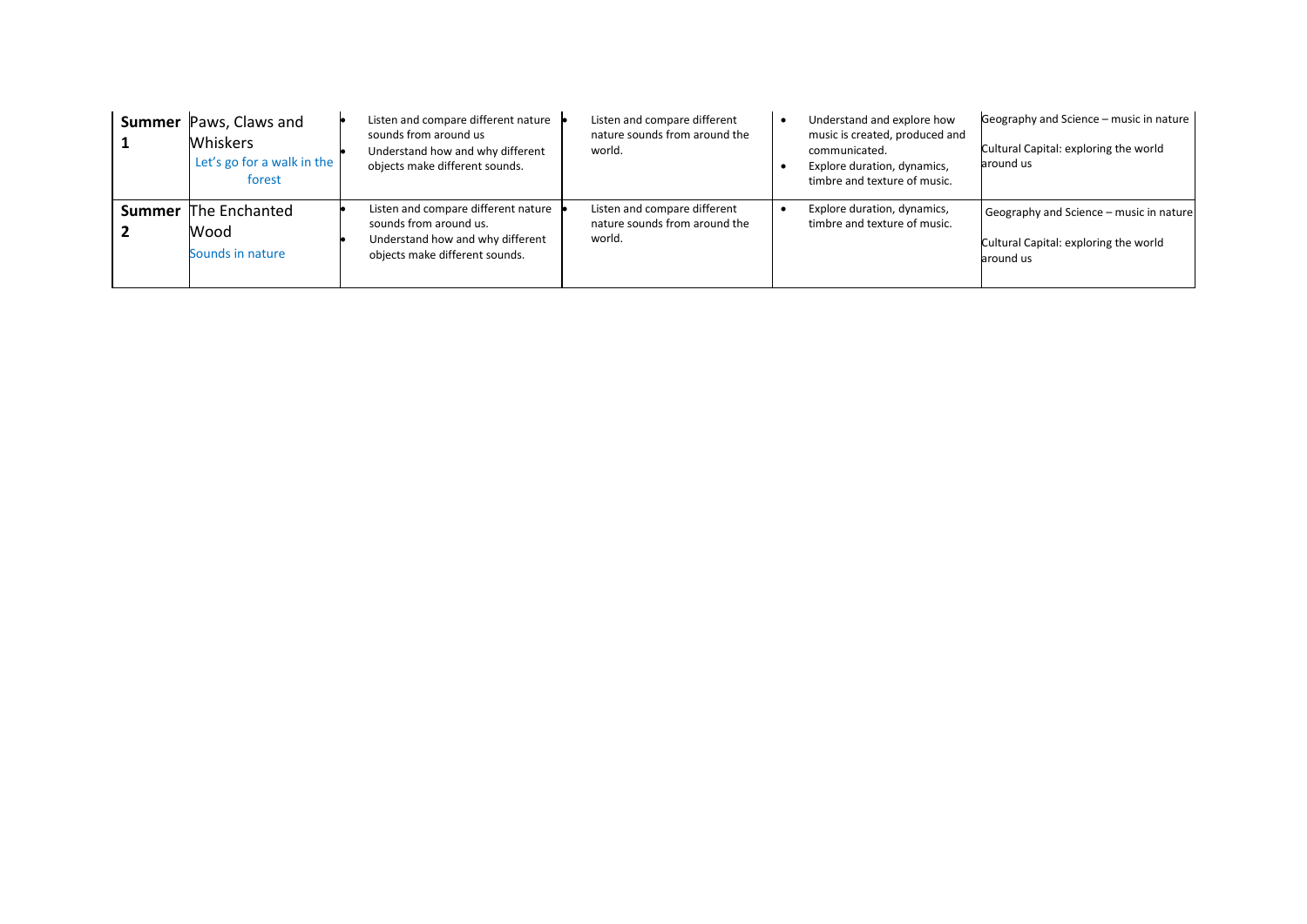| Term          | Topic                                                                                                        | Knowledge                                                                                                                                                                                                               | <b>Skills</b>                                                                                                                                                                                                                                                                          | Why                                                                                                                                                                                                                             | Cross Curricular Links and<br>Cultural Capital                                                                                    |
|---------------|--------------------------------------------------------------------------------------------------------------|-------------------------------------------------------------------------------------------------------------------------------------------------------------------------------------------------------------------------|----------------------------------------------------------------------------------------------------------------------------------------------------------------------------------------------------------------------------------------------------------------------------------------|---------------------------------------------------------------------------------------------------------------------------------------------------------------------------------------------------------------------------------|-----------------------------------------------------------------------------------------------------------------------------------|
| Autumn<br>1   | Land Ahoy<br>Singing - Harvest Festival .<br>Sea Shanties                                                    | Comparing different sea shanties and $\bullet$<br>talk about what is the same and what<br>is different.<br>Understanding that songs are linked<br>to festivals and used as a way to<br>unite people.                    | Listening to a range of music<br>Discussing ideas and how the music<br>makes us feel.<br>Using their voices expressively and<br>creatively by singing songs and<br>speaking chants and rhymes.                                                                                         | Gain an appreciation of listening<br>$\bullet$<br>to music and its joy.                                                                                                                                                         | History – pirates<br>Geography - sea shanties from different<br>cultures<br>Cultural Capital: history and story of the<br>Harvest |
| Autumn<br>2   | Magnificent<br><b>Monarchs</b><br>$Singing - KS1$<br>performance<br>History of music - linked<br>to monarchs | Learning what instruments might<br>have been used during different time<br>periods.<br>Comparing this music with popular<br>music of the modern day and<br>understand how music has<br>developed and changed with time. | Listening to different pieces of<br>music from different time periods.<br>Describing the music.<br>Discussing what is similar or<br>different.<br>Using their voices expressively and<br>creatively by singing songs and<br>speaking chants and rhymes.                                | Understand how music has<br>$\bullet$<br>developed with time and culture.                                                                                                                                                       | History<br>Cultural Capital: history of music in UK                                                                               |
| <b>Spring</b> | Moon Zoom<br>listen to and appraise<br>'The Planets' by Holst                                                | Being able to name instruments and<br>talk about what type of sound they<br>make                                                                                                                                        | Listening with concentration and<br>understanding to a range of high-<br>quality live and recorded music.<br>Composing a piece of music as a<br>group, using simple pictures to<br>create a 'graphic score' for their<br>piece. Investigate the sounds that<br>an instrument can make. | Explore duration, dynamics,<br>$\bullet$<br>timbre and texture of music.<br>Gain an appreciation of listening<br>$\bullet$<br>to music and its joy.<br>Understand how music has<br>$\bullet$<br>developed with time and culture | Science: how and why different<br>instruments make different sounds<br>Cultural Capital: exposure to music                        |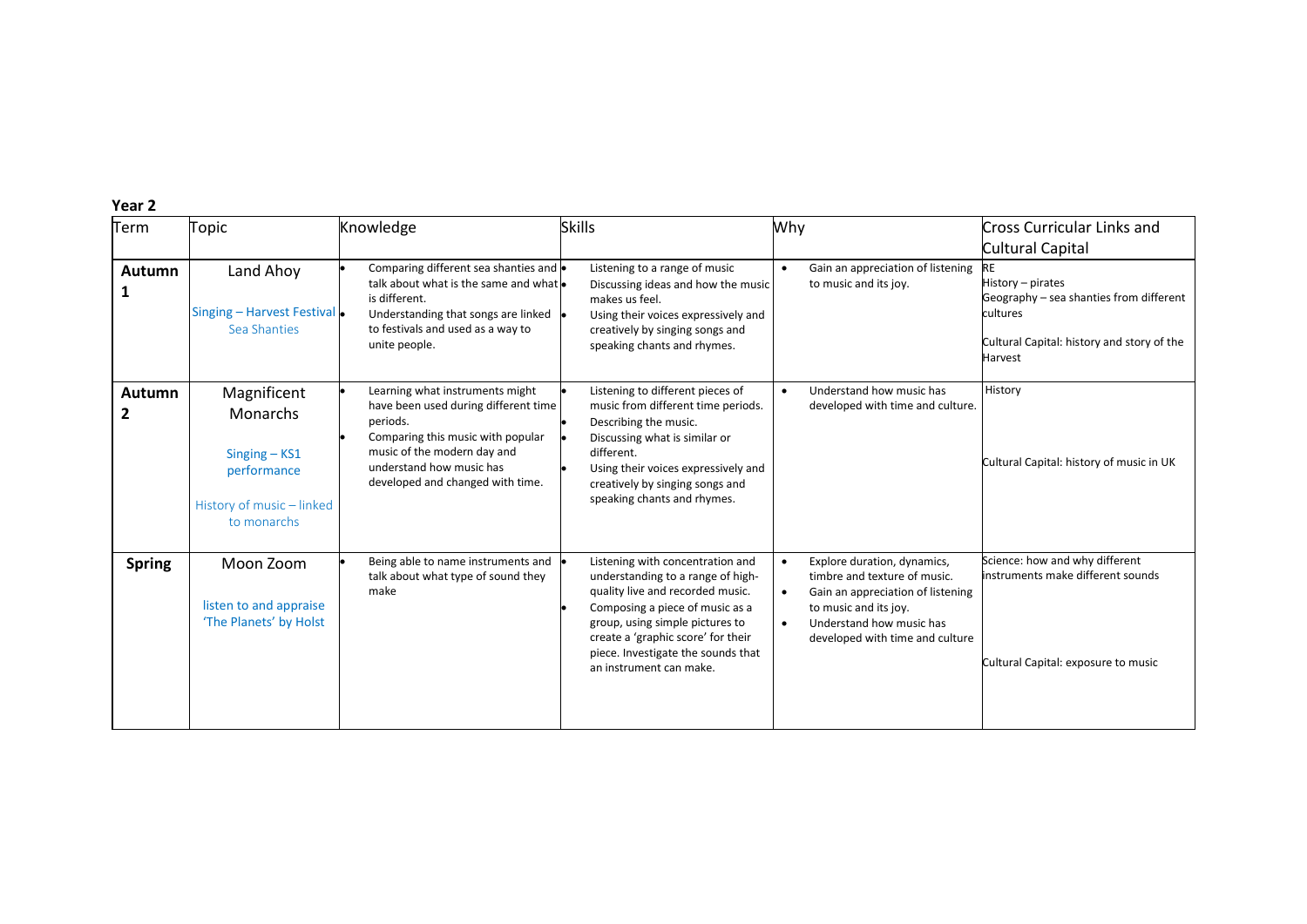| <b>Summer</b>      | <b>Street Detectives</b><br>Keyboards | Learn the skills to play a new<br>instrument. | Playing tuned instruments<br>musically.<br>Listening with concentration and<br>understanding to a range of live<br>music.<br>Experimenting with, creating,<br>selecting and combining sounds.<br>Performing music.<br>Learning a musical instrument.<br>Understanding and exploring how<br>music is created, produced and<br>communicated. | Learn a new musical instrument.<br>$\bullet$<br>Exposing children to this at a<br>young age to inspire and<br>encourage children to learn a<br>musical instrument.<br>Explore duration, dynamics,<br>$\bullet$<br>timbre and texture of music. | Cultural Capital: exposure to music.<br>Learning a musical instrument |
|--------------------|---------------------------------------|-----------------------------------------------|--------------------------------------------------------------------------------------------------------------------------------------------------------------------------------------------------------------------------------------------------------------------------------------------------------------------------------------------|------------------------------------------------------------------------------------------------------------------------------------------------------------------------------------------------------------------------------------------------|-----------------------------------------------------------------------|
| <b>Summer</b><br>2 | Coastline<br><b>Keyboards</b>         | Learn the skills to play a new<br>instrument. | Playing tuned instruments<br>musically.<br>Listening with concentration and<br>understanding to a range of live<br>music.<br>Experimenting with, creating,<br>selecting and combining sounds.<br>Performing music.<br>Learning a musical instrument.<br>Understanding and exploring how<br>music is created, produced and<br>communicated. | Learn a new musical instrument.<br>$\bullet$<br>Exposing children to this at a<br>young age to inspire and<br>encourage children to learn a<br>musical instrument.<br>Explore duration, dynamics,<br>$\bullet$<br>timbre and texture of music. | Cultural Capital: exposure to music.<br>Learning a musical instrument |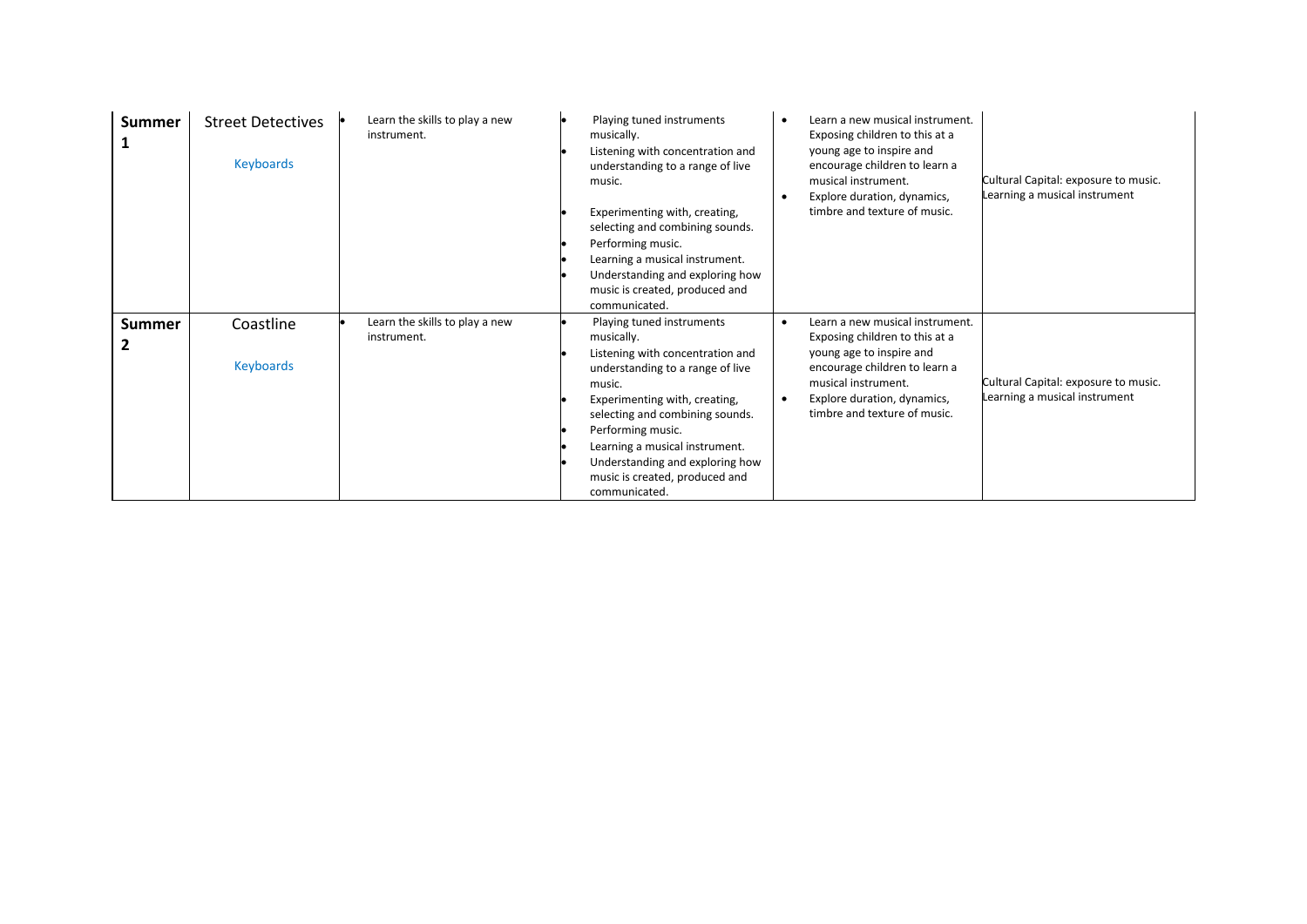| Term                          | Topic                                                                      | Knowledge                                                                                                                                                   | <b>Skills</b>                                                                                                                                                                                                                                                                                              | Why                                                                                                                                                                                                                                                                                | Cross Curricular Links and                                                                        |
|-------------------------------|----------------------------------------------------------------------------|-------------------------------------------------------------------------------------------------------------------------------------------------------------|------------------------------------------------------------------------------------------------------------------------------------------------------------------------------------------------------------------------------------------------------------------------------------------------------------|------------------------------------------------------------------------------------------------------------------------------------------------------------------------------------------------------------------------------------------------------------------------------------|---------------------------------------------------------------------------------------------------|
|                               |                                                                            |                                                                                                                                                             |                                                                                                                                                                                                                                                                                                            |                                                                                                                                                                                                                                                                                    | Cultural Capital                                                                                  |
| Autumn                        | <b>Tribal Tales</b><br><b>Singing</b>                                      | Perform and learn music from across<br>a range of historical periods and<br>genres, styles and traditions.<br>Learning to sing and use their own<br>voices. | Play and perform in sole and<br>ensemble contexts, using their<br>voices and playing musical<br>instruments with increasing<br>accuracy, fluency, control and<br>expression.                                                                                                                               | Explore duration, dynamics,<br>timbre and texture of music.<br>Gain an appreciation of listening<br>to music and its joy.                                                                                                                                                          | <b>RE</b><br>History - tribal songs<br>Cultural Capital: history and story of the<br>tribal songs |
| <b>Autumn</b><br>$\mathbf{2}$ | Rocks, Relics and<br><b>Rumbles</b><br>Listening and<br>appreciating music | Learning music from a range of<br>historical periods and how music<br>changes.                                                                              | Listening with attention to detail<br>and recall sounds with aural<br>memory.<br>Appreciate and understand a wide<br>range of high-quality live and<br>recorded music draw from<br>different traditions and from great<br>composures and musicians.<br>Develop an understanding of the<br>history of music | Explore pitch, rhythm, duration,<br>dynamics, timbre and texture of<br>music.<br>to music and its joy.<br>Understand how music has<br>$\bullet$<br>developed with time and culture                                                                                                 | <b>RE</b><br>History<br>Gain an appreciation of listening Cultural Capital: history of music      |
| <b>Spring</b>                 | The Romans<br>Recorders                                                    | Learn the skills to play a new<br>instrument.<br>Perform and learn music from across<br>a range of historical periods and<br>genres, styles and traditions. | Play and perform in sole and<br>ensemble contexts, using their<br>voices and playing musical<br>instruments with increasing<br>accuracy, fluency, control and<br>expression                                                                                                                                | Explore duration, dynamics,<br>timbre and texture of music.<br>Gain an appreciation of listening<br>to music and its joy.<br>Learn a new musical instrument.<br>Exposing children to this at a<br>young age to inspire and<br>encourage children to learn a<br>musical instrument. | Cultural Capital: learning a new musical<br>instrument                                            |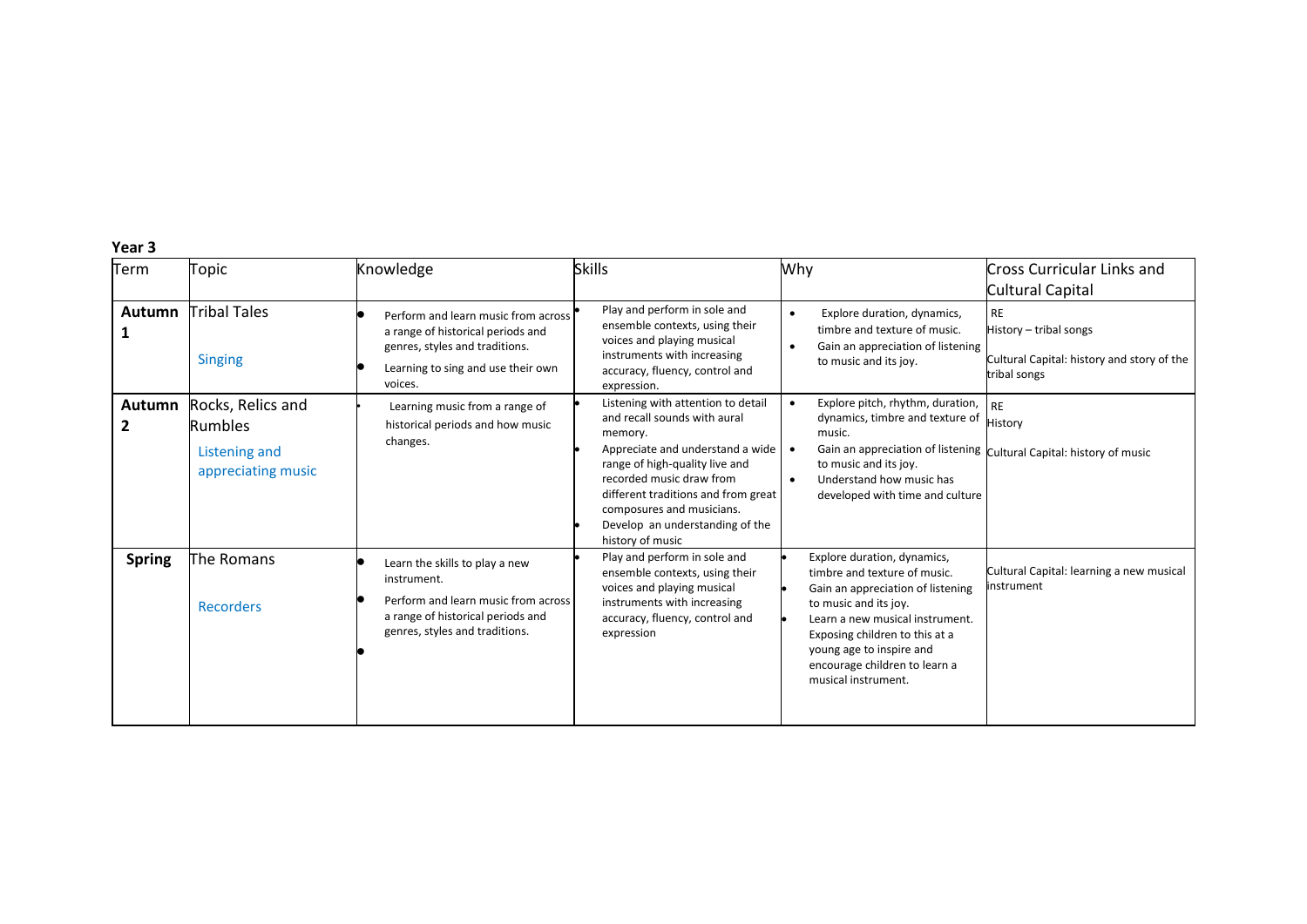| <b>Summer</b> | Flow<br><b>Recorders: Composition</b><br>of music                             | Learn the skills to play a new<br>instrument.<br>Perform and learn music from across<br>a range of historical periods and<br>genres, styles and traditions. | Play and perform in sole and<br>ensemble contexts, using their<br>voices and playing musical<br>instruments with increasing<br>accuracy, fluency, control and<br>expression<br>Improvise and compose music for<br>a range of purposes using the<br>inter-related dimensions of music. | Explore pitch, rhythm, duration,<br>dynamics, timbre and texture of<br>music. | Cultural Capital: learning a new musical<br>instrument |
|---------------|-------------------------------------------------------------------------------|-------------------------------------------------------------------------------------------------------------------------------------------------------------|---------------------------------------------------------------------------------------------------------------------------------------------------------------------------------------------------------------------------------------------------------------------------------------|-------------------------------------------------------------------------------|--------------------------------------------------------|
|               | <b>Summer</b> Scrumdiddlyumptious<br><b>Recorders: Performing</b><br>together | Learn the skills to play a new<br>instrument.<br>Perform and learn music from across<br>a range of historical periods and<br>genres, styles and traditions. | Play and perform in sole and<br>ensemble contexts, using their<br>voices and playing musical<br>instruments with increasing<br>accuracy, fluency, control and<br>expression<br>Improvise and compose music for<br>a range of purposes using the<br>inter-related dimensions of music. | Explore pitch, rhythm, duration,<br>dynamics, timbre and texture of<br>music. | Cultural Capital: learning a new musical<br>instrument |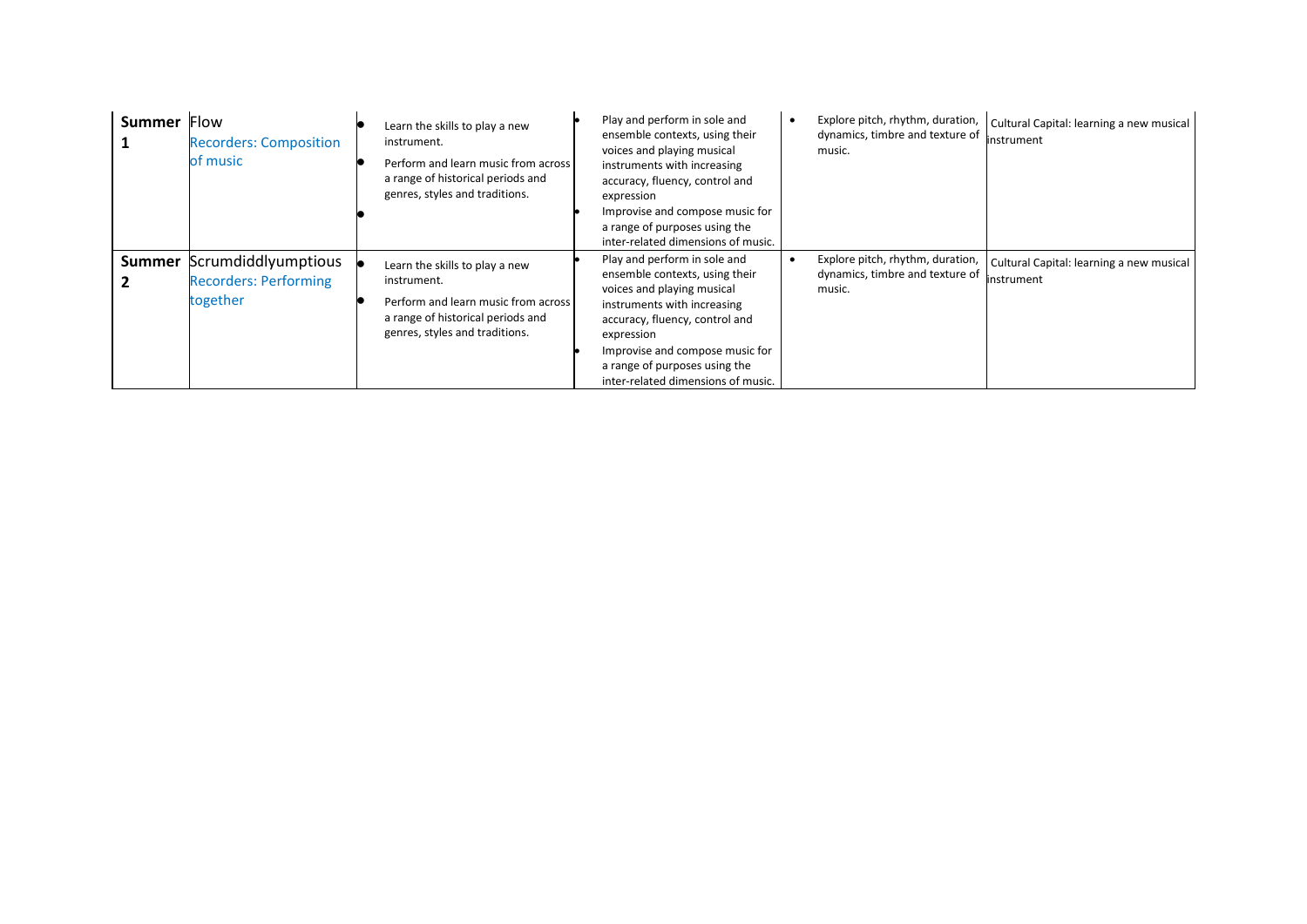| Term   | Topic                                                            | Knowledge                                                                                                                                                   | <b>Skills</b>                                                                                                                                                                                                                                                                                                                                                                                                              | Why                                                                                                                                                   | Cross Curricular Links and<br>Cultural Capital                                                                   |
|--------|------------------------------------------------------------------|-------------------------------------------------------------------------------------------------------------------------------------------------------------|----------------------------------------------------------------------------------------------------------------------------------------------------------------------------------------------------------------------------------------------------------------------------------------------------------------------------------------------------------------------------------------------------------------------------|-------------------------------------------------------------------------------------------------------------------------------------------------------|------------------------------------------------------------------------------------------------------------------|
| Autumn | Road Trip USA<br><b>Iroquois traditional</b><br>songs and music. | Developing an understanding of the<br>history of music.<br>Learning music from a range of<br>$\bullet$<br>historical periods and how music<br>changes.      | Listening with attention to detail<br>and recall sounds with aural<br>memory.<br>Appreciate and understand a wide<br>$\bullet$<br>range of high-quality live and<br>recorded music draw from<br>different traditions and from<br>great composures and musicians.<br>Develop an understanding of the<br>history of music                                                                                                    | Gain an appreciation of listening<br>to music and its joy.<br>Understand how music has<br>$\bullet$<br>developed with time and culture                | <b>RE</b><br>History – tribal songs<br>Geography<br>Cultural Capital: history and story of the<br>Iroquois songs |
| Autumn | <b>Gods and Mortals</b><br>Keyboards.                            | Learn the skills to play a new<br>instrument.<br>Perform and learn music from across<br>a range of historical periods and<br>genres, styles and traditions. | Play and perform in sole and<br>ensemble contexts, using their<br>voices and playing musical<br>instruments with increasing<br>accuracy, fluency, control and<br>expression<br>Using our musical instrument with<br>increasing accuracy, fluency,<br>control and expression.<br>Improving and composing music for<br>a range of purposes.<br>Using body percussion and rhythm<br>exercises to inform our musical<br>skills | Learn a new musical instrument.<br>Exposing children to this at a<br>young age to inspire and<br>encourage children to learn a<br>musical instrument. | Cultural Capital: learning a new musical<br>instrument                                                           |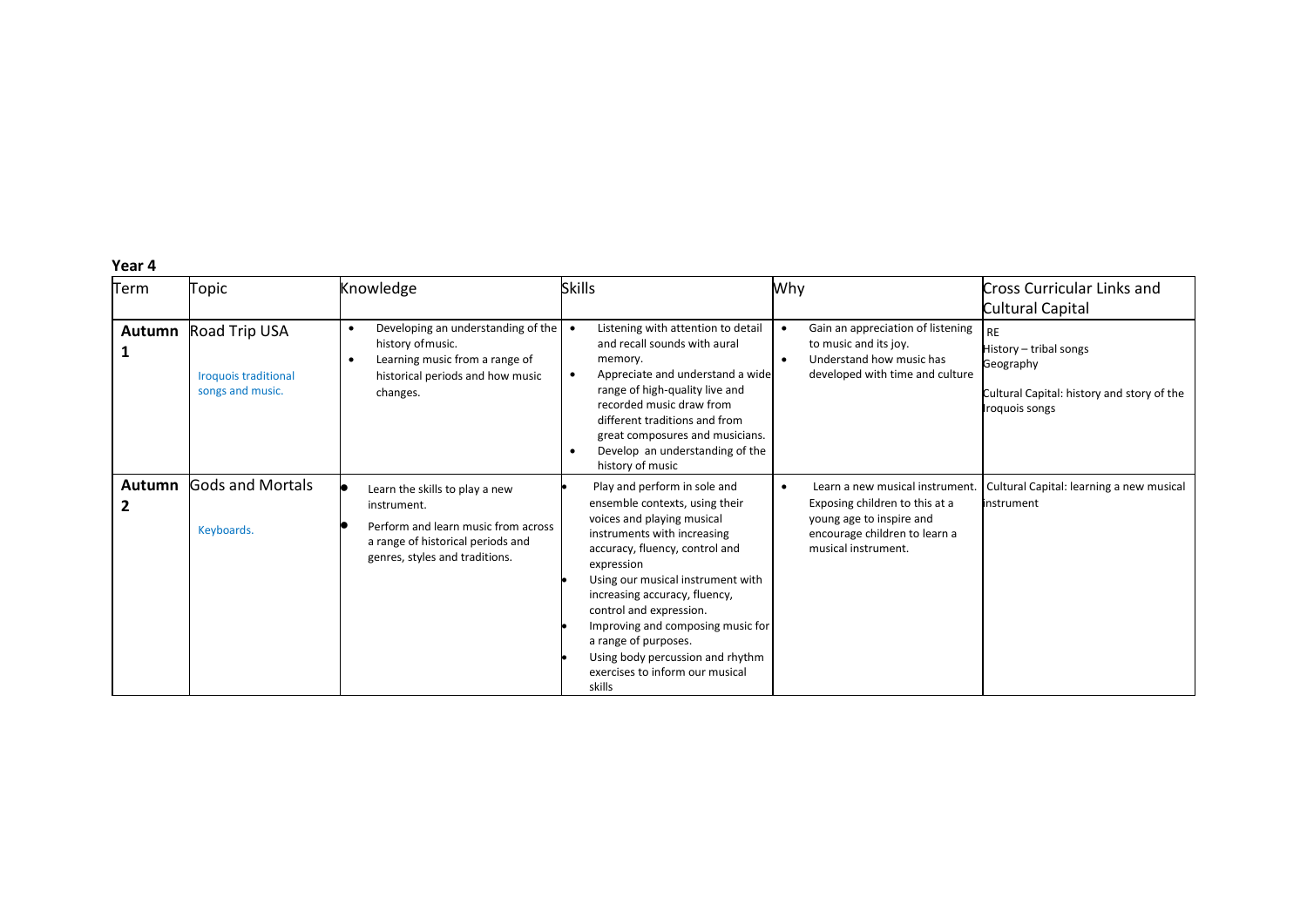| <b>Spring</b> | Misty Mountain,<br><b>Winding River</b><br>Singing.                         | IO.<br>Perform and learn music from across<br>a range of historical periods and<br>genres, styles and traditions.<br>Learning to sing and use their own<br>voices. | Listening with attention to detail<br>and recall sounds with increasing<br>accuracy.<br>Appreciating and understanding a<br>wide range of music.<br>Play and perform in sole and<br>ensemble contexts, using their<br>voices and playing musical<br>instruments with increasing<br>accuracy, fluency, control and<br>expression               | Explore duration, dynamics,<br>$\bullet$<br>timbre and texture of music.<br>Gain an appreciation of listening<br>$\bullet$<br>to music and its joy. | RE<br>Geography<br>Cultural Capital: history and story of the<br>tribal songs |
|---------------|-----------------------------------------------------------------------------|--------------------------------------------------------------------------------------------------------------------------------------------------------------------|-----------------------------------------------------------------------------------------------------------------------------------------------------------------------------------------------------------------------------------------------------------------------------------------------------------------------------------------------|-----------------------------------------------------------------------------------------------------------------------------------------------------|-------------------------------------------------------------------------------|
| <b>Summer</b> | Traders and Raiders<br>musical composition and an<br>appreciation for music | Exploring Viking songs.<br>Learning music from a range of<br>historical periods and how music<br>changes.                                                          | Using drums to accompany songs.<br>Listening with attention to detail<br>and recall sounds with aural<br>memory.<br>Appreciate and understand a wide<br>range of high-quality live and<br>recorded music draw from different<br>traditions and from great<br>composures and musicians.<br>Develop an understanding of the<br>history of music | Explore pitch, rhythm, duration,<br>dynamics, timbre and texture of<br>music.<br>Understand how music has<br>developed with time and culture        | History - tribal songs<br>Cultural Capital: history of music                  |
| 2             | <b>Summer</b> Blue Abyss<br><b>Rhythm and Pitch</b>                         | Exploring a variety of under the sea<br>music.                                                                                                                     | Creating our own under the sea<br>music.<br>Play and perform in sole and<br>ensemble contexts, using their<br>voices and playing musical<br>instruments with increasing<br>accuracy, fluency, control and<br>expression                                                                                                                       | Explore pitch, rhythm, duration,<br>dynamics, timbre and texture of<br>music.                                                                       | Cultural Capital: songs from different<br>countries and cultures.             |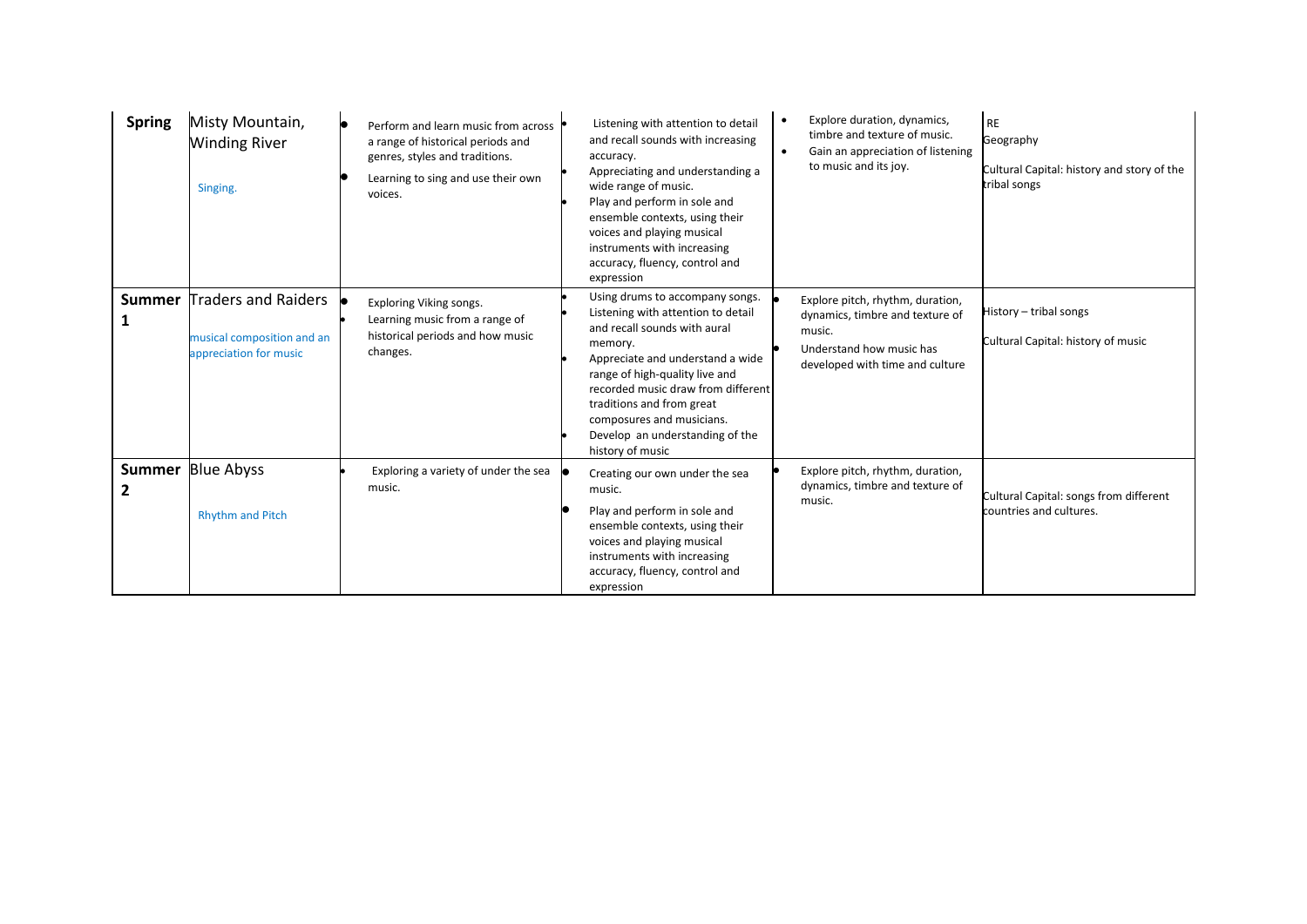| Term            | Topic                                             | Knowledge                                                                                                                                                   | <b>Skills</b>                                                                                                                                                                                                                             | Why                                                                                                                                                                                                                                               | Cross Curricular Links and<br>Cultural Capital                                                       |
|-----------------|---------------------------------------------------|-------------------------------------------------------------------------------------------------------------------------------------------------------------|-------------------------------------------------------------------------------------------------------------------------------------------------------------------------------------------------------------------------------------------|---------------------------------------------------------------------------------------------------------------------------------------------------------------------------------------------------------------------------------------------------|------------------------------------------------------------------------------------------------------|
| Autumn          | WW1<br>Stage & Screen,<br><b>Performance Arts</b> | Perform and learn music from across<br>a range of historical periods and<br>genres, styles and traditions.<br>Learning to sing and use their own<br>voices. | Play and perform in sole and<br>ensemble contexts, using their<br>voices and playing musical<br>instruments with increasing<br>accuracy, fluency, control and<br>expression                                                               | Explore duration, dynamics, timbre<br>and texture of music.<br>Gain an appreciation of listening to<br>music and its joy.                                                                                                                         | History – how music and instruments<br>have changed over time.<br>Cultural Capital: pantomimes       |
| Spring 1        | The Normans<br><b>History of music</b>            | Learning music from a range of<br>historical periods and how music<br>changes.                                                                              | Develop an understanding of the<br>history of music<br>Appreciate and understand a range<br>of music drawn from different<br>traditions<br>Appreciate and understand a range<br>of music from different composers<br>and musicians        | Explore pitch, rhythm, duration,<br>$\bullet$<br>dynamics, timbre and texture of<br>music.<br>Gain an appreciation of listening<br>$\bullet$<br>to music and its joy.<br>Understand how music has<br>$\bullet$<br>developed with time and culture | History - how music and instruments<br>have changed over time.<br>Cultural Capital: history of music |
| <b>Spring 2</b> | Ancient Egyptians<br><b>Keyboards</b>             | Learn the skills to play a new<br>instrument.<br>Perform and learn music from across<br>a range of historical periods and<br>genres, styles and traditions. | Play and perform in solo and<br>ensemble contexts, playing musical<br>instruments with increasing<br>accuracy, fluency, control and<br>expression<br>Listen with attention to detail and<br>recall sounds with increasing aural<br>memory | Learn a new musical instrument.<br>$\bullet$<br>Exposing children to this at a<br>young age to inspire and<br>encourage children to learn a<br>musical instrument.                                                                                | Cultural Capital: learning a new musical<br>instrument                                               |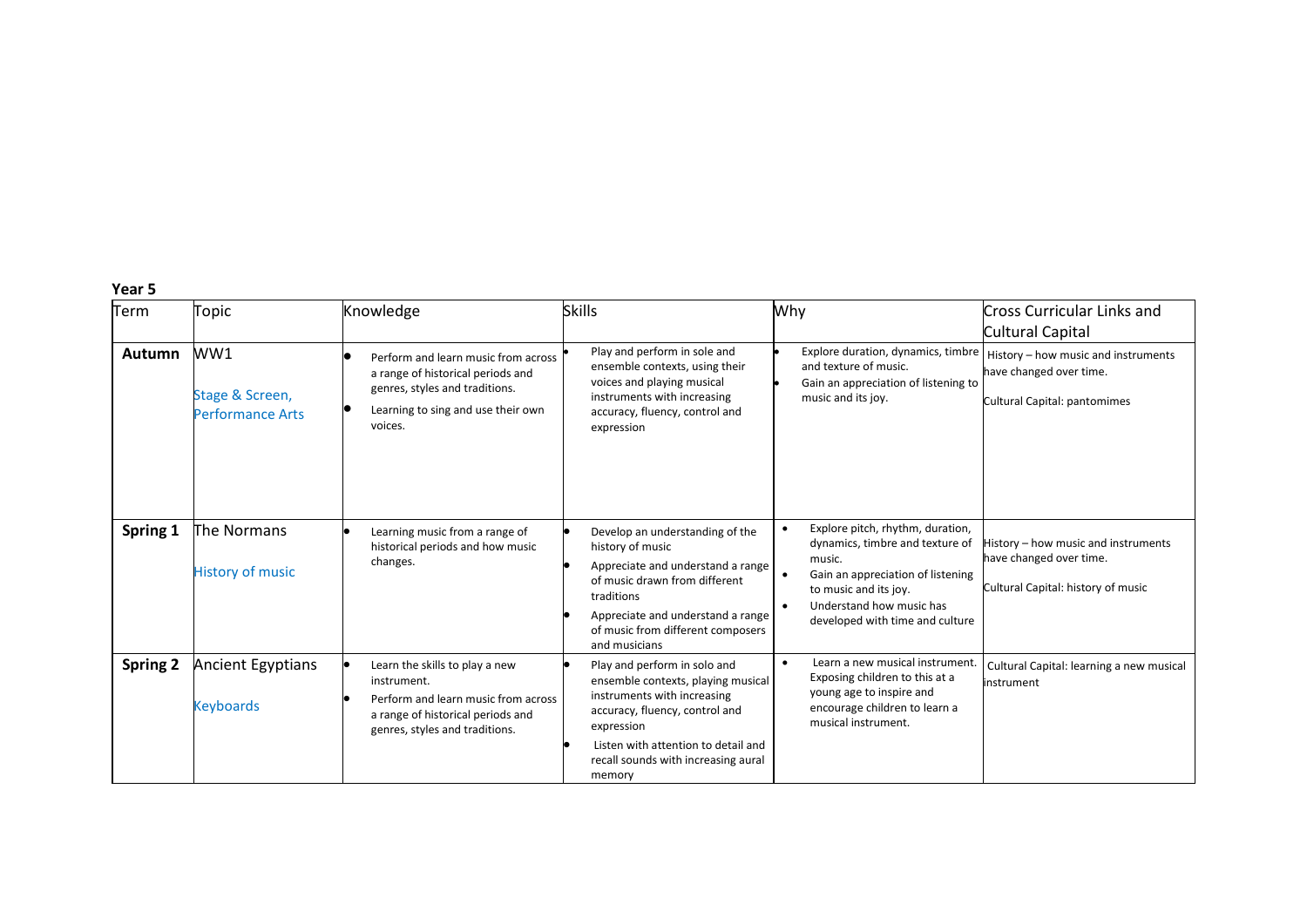|               |                                    |                                                                                                                                                             | Use and understand staff and other<br>musical notations                                                                                                                                                                                                                                                                                                                                                                                                                                           |                                                                               |                                                                                             |
|---------------|------------------------------------|-------------------------------------------------------------------------------------------------------------------------------------------------------------|---------------------------------------------------------------------------------------------------------------------------------------------------------------------------------------------------------------------------------------------------------------------------------------------------------------------------------------------------------------------------------------------------------------------------------------------------------------------------------------------------|-------------------------------------------------------------------------------|---------------------------------------------------------------------------------------------|
| <b>Summer</b> | We are Explorers<br><b>Singing</b> | Perform and learn music from across<br>a range of historical periods and<br>genres, styles and traditions.<br>Learning to sing and use their own<br>voices. | perform in solo and ensemble<br>contexts, using their voices and<br>playing musical instruments with<br>increasing accuracy, fluency,<br>control and expression<br>listen with attention to detail and<br>recall sounds with increasing aural<br>memory<br>Play and perform in solo and<br>ensemble contexts, using their<br>voices and playing musical<br>instruments with increasing<br>accuracy, fluency, control and<br>expression<br>Use and understand staff and other<br>musical notations | Explore pitch, rhythm, duration,<br>dynamics, timbre and texture of<br>music. | History - how music and instruments<br>have changed over time.<br>Cultural Capital: singing |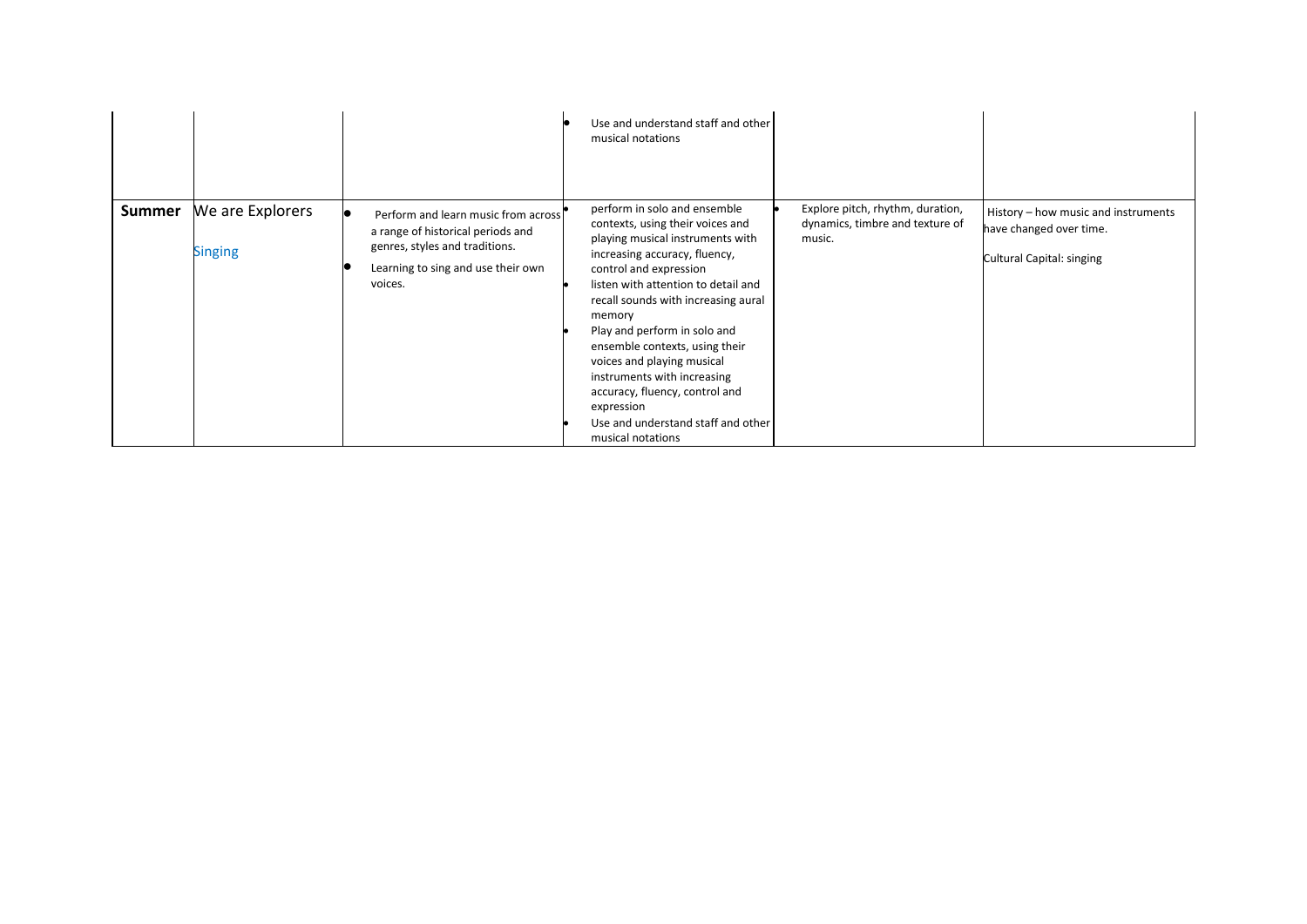| Term          | Topic                                                                                  | Knowledge                                                                                                                                                           | <b>Skills</b>                                                                                                                                                                                                                                                                                                                                                                                                                                                                                          | Why                                                                                                                                                                                                                                  | <b>Cross Curricular Links and</b><br>Cultural Capital                                                        |
|---------------|----------------------------------------------------------------------------------------|---------------------------------------------------------------------------------------------------------------------------------------------------------------------|--------------------------------------------------------------------------------------------------------------------------------------------------------------------------------------------------------------------------------------------------------------------------------------------------------------------------------------------------------------------------------------------------------------------------------------------------------------------------------------------------------|--------------------------------------------------------------------------------------------------------------------------------------------------------------------------------------------------------------------------------------|--------------------------------------------------------------------------------------------------------------|
| <b>Autumn</b> | WWII<br><b>Singing</b>                                                                 | Perform and learn music from across<br>a range of historical periods and<br>genres, styles and traditions.<br>Learning to sing and use their own<br>voices.         | Showing control, phrasing and<br>expression in singing.<br>Performing in ensemble<br>confidently, in tune and in a way<br>that reflects the meaning of words.<br>Developing their understanding of<br>rhythm, pitch and pulse as well as<br>developing their music reading<br>skills<br>Showing control, phrasing and<br>expression in singing<br>Performing confidently, in tune and<br>in a way that reflects the meaning<br>of the words<br>Use and understand staff and other<br>musical notations | Explore pitch, rhythm, duration,<br>$\bullet$<br>dynamics, timbre and texture of<br>music.                                                                                                                                           | History - how music has changed over<br>time.<br>Cultural Capital: songs from the war                        |
| <b>Spring</b> | The Mayans and<br>Southern<br>Civilisations<br><b>Music from different</b><br>cultures | Being able to name instruments and<br>talk about what type of sound they<br>make.<br>Learning music from a range of<br>historical periods and how music<br>changes. | Listening to different pieces of<br>music from different cultures,<br>describing and discussing what we<br>can hear.<br>Composing a piece of music as a<br>group, using simple pictures to<br>create a 'graphic score' for their<br>piece.<br>Investigate the sounds that an<br>instrument can make.                                                                                                                                                                                                   | Explore pitch, rhythm, duration,<br>dynamics, timbre and texture of<br>music.<br>Gain an appreciation of listening<br>$\bullet$<br>to music and its joy.<br>Understand how music has<br>$\bullet$<br>developed with time and culture | History - how music has changed over<br>time.<br>Cultural Capital: songs from Mayan<br>civilisations         |
| <b>Summer</b> | <b>Ancient Greece</b><br><b>Singing: KS2</b><br>Performance                            | Perform and learn music from across<br>a range of historical periods and<br>genres, styles and traditions.<br>Learning to sing and use their own<br>voices.         | perform in solo and ensemble<br>contexts, using their voices and<br>playing musical instruments with<br>increasing accuracy, fluency,<br>control and expression                                                                                                                                                                                                                                                                                                                                        | Explore duration, dynamics,<br>$\bullet$<br>timbre and texture of music.<br>Gain an appreciation of listening<br>$\bullet$<br>to music and its joy.<br>End of year production.<br>$\bullet$                                          | History - how music has changed over<br>time.<br>Cultural Capital: songs from Ancient<br>Greece civilisation |